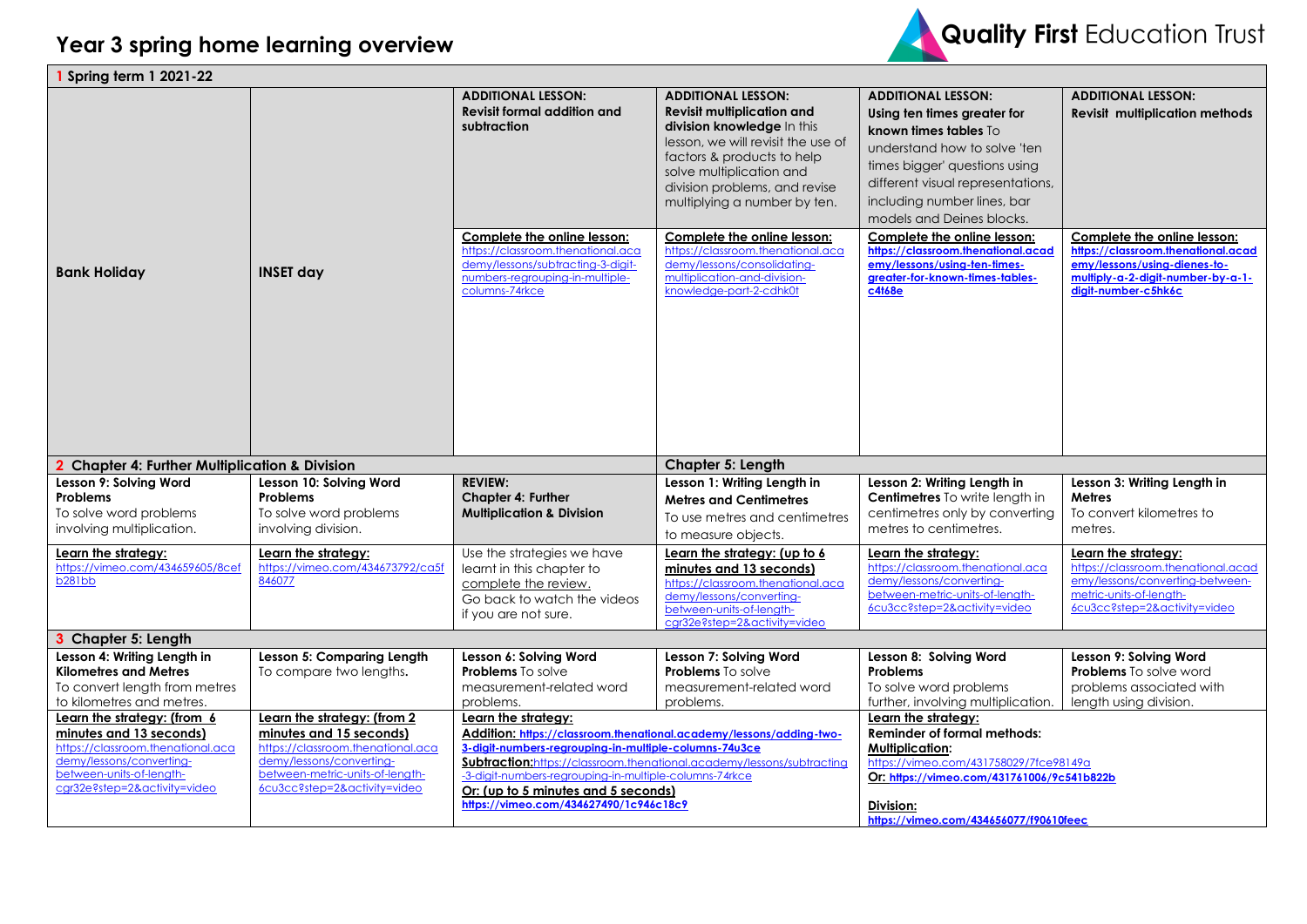## **Year 3 spring home learning overview**



| 4 Chapter 6: Mass                 |                                                            |                                   |                                   |                                               |                                                    |
|-----------------------------------|------------------------------------------------------------|-----------------------------------|-----------------------------------|-----------------------------------------------|----------------------------------------------------|
| <b>REVIEW:</b>                    | Lesson 1: Reading Weighing                                 | <b>Lesson 2: Reading Weighing</b> | Lesson 3: Reading Weighing        | Lesson 4: Reading Weighing                    | Lesson 5: Solving Word                             |
| Chapter 5: Length                 | Scales To measure mass using                               | Scales To use weighing scales     | <b>Scales</b>                     | Scales To weigh heavier items                 | Problems To solve word                             |
|                                   | weighing scales and compare                                | to measure mass - the mass is     | To read values on a scale         | where the markers on the                      | problems relating to mass with                     |
|                                   | mass of objects using g & kg.                              | between multiples of 100 g.       | which are 1 kg or more.           | scales represent 200 g each.                  | addition and subtraction.                          |
| Use the strategies we have        | Learn the strategy:                                        | Learn the strategy: (from         | Learn the strategy:               | Learn the strategy: (8 minutes                | Learn the strategy:                                |
| learnt in this chapter to         | Intro:                                                     | yesterday)                        | https://classroom.thenational.aca | and 48 seconds)                               | <b>Addition:</b>                                   |
| complete the review.              | https://www.khanacademy.org/m                              | https://classroom.thenational.aca | demy/lessons/weighing-and-        | https://classroom.thenational.aca             | https://classroom.thenational.acad                 |
| Go back to watch the videos       | ath/cc-third-grade-math/imp-                               | demy/lessons/grams-and-           | comparing-masses-in-mixed-units-  | demy/lessons/reading-weighing-                | emy/lessons/adding-two-3-digit-                    |
| if you are not sure.              | measurement-and-data/imp-                                  | interpreting-scales-              | c8tpcd?step=2&activity=video      | scales-with-different-intervals-              | numbers-regrouping-in-multiple-                    |
|                                   | mass/v/intuition-for-grams                                 | 75j3gt?step=2&activity=video      |                                   | c4rk6c?step=1&activity=video                  | columns-74u3ce                                     |
|                                   | <b>Reading mass:</b><br>https://classroom.thenational.acad |                                   |                                   |                                               | Subtraction:<br>https://classroom.thenational.acad |
|                                   | emy/lessons/grams-and-                                     |                                   |                                   |                                               | emy/lessons/subtracting-3-digit-                   |
|                                   | interpreting-scales-                                       |                                   |                                   |                                               | numbers-regrouping-in-multiple-                    |
|                                   | 7513at?step=2&activity=video                               |                                   |                                   |                                               | columns-74rkce                                     |
|                                   |                                                            |                                   |                                   |                                               | Or: (up to 5 minutes and 5                         |
|                                   |                                                            |                                   |                                   |                                               | seconds)                                           |
|                                   |                                                            |                                   |                                   |                                               | https://vimeo.com/434627490/1c9                    |
|                                   |                                                            |                                   |                                   |                                               | <b>46c18c9</b>                                     |
| 5 Chapter 6: Mass                 |                                                            |                                   |                                   | <b>Chapter 7: Volume</b>                      |                                                    |
| Lesson 6: Solving Word            | Lesson 7: Solving Word                                     | <b>ADDITIONAL LESSON: Revisit</b> | <b>REVIEW:</b>                    | Lesson 1: Measuring Volume in                 | <b>Lesson 2: Measuring Capacity</b>                |
| <b>Problems</b> To solve word     | <b>Problems</b> To solve word                              | multiplication and division       | <b>Chapter 6: Mass</b>            | <b>Millilitres</b>                            | in Millilitres                                     |
| problems relating to mass         | problems relating to mass                                  |                                   |                                   | To measure volume in millilitres.             | To measure capacity in                             |
| using multiplication.             | using division.                                            |                                   |                                   |                                               | millilitres.                                       |
|                                   |                                                            |                                   |                                   |                                               |                                                    |
| Learn the strategy:               | Learn the strategy:                                        | Learn the strategy:               | Use the strategies we have        | Learn the strategy:                           | Learn the strategy:                                |
| https://vimeo.com/434659605/8cef  | https://vimeo.com/434656077/f906                           | <b>Multiplication:</b>            | learnt in this chapter to         | Introduction to volume and                    | https://classroom.thenational.acad                 |
| <b>b281bb</b>                     | 10feec                                                     | https://vimeo.com/434659605/8cef  | complete the review.              | capacity:https://classroom.thena              | emy/lessons/measuring-using-                       |
|                                   |                                                            | b <sub>281</sub> bb               | Go back to watch the videos       | tional.academy/lessons/estimating             | millilitres-                                       |
|                                   | Or use this method:                                        |                                   | if you are not sure.              | -and-measuring-in-litres-                     | 6mvkec?step=2&activity=video                       |
|                                   | https://vimeo.com/497723397                                | Division:                         |                                   | 70v3at?step=2&activity=video                  |                                                    |
|                                   |                                                            | https://vimeo.com/434656077/f906  |                                   | (up to 3 minutes 55 seconds)                  |                                                    |
|                                   |                                                            | 10feec                            |                                   | https://classroom.thenational.aca             |                                                    |
|                                   |                                                            |                                   |                                   | demy/lessons/comparing-millilitres-           |                                                    |
|                                   |                                                            |                                   |                                   | and-litres-using-fractions-                   |                                                    |
| 6 Chapter 7: Volume               |                                                            |                                   |                                   | cdk32d?step=2&activity=video<br>Catch up time |                                                    |
| Lesson 3: Measuring Volume in     | Lesson 5: Writing Volume in                                | Lesson 6: Writing Capacity in     | Lesson 7: Solving Word            | Revisit any worksheets that                   | Revisit any worksheets that                        |
| <b>Millilitres and Litres</b>     | <b>Litres and Millilitres</b>                              | <b>Litres and Millilitres</b>     | <b>Problems</b>                   | have not been completed so                    | have not been completed so                         |
| To measure volume using           | To measure volume using                                    | To measure larger capacity in     | To solve basic word problems      | far from this half term.                      | far from this half term.                           |
| millilitres and litres.           | millilitres and litres in                                  | litres and millilitres.           | related to volume.                |                                               |                                                    |
|                                   | comparison to 11.                                          |                                   |                                   |                                               |                                                    |
| Learn the strategy: (up to 5      | Learn the strategy:                                        | Learn the strategy: (from 5       | Learn the strategy:               |                                               |                                                    |
| minutes and 44 seconds)           | https://classroom.thenational.aca                          | minutes and 9 seconds)            | https://classroom.thenational.aca |                                               |                                                    |
| https://classroom.thenational.aca | demy/lessons/solving-word-                                 | https://classroom.thenational.aca | demy/lessons/solving-word-        |                                               |                                                    |
| demy/lessons/measuring-volume-    | problems-about-capacity-and-                               | demy/lessons/consolidating-and-   | problems-about-capacity-and-      |                                               |                                                    |
| cmwked?step=2&activity=video      | volume-part-1-                                             | reviewing-learning-on-capacity-   | volume-part-2-                    |                                               |                                                    |
|                                   | 6rtk0c?step=2&activity=video                               | and-volume-                       | 75gkae?step=2&activity=video      |                                               |                                                    |
| <b>Half term break</b>            |                                                            | cdhp2r?step=2&activity=video      |                                   |                                               |                                                    |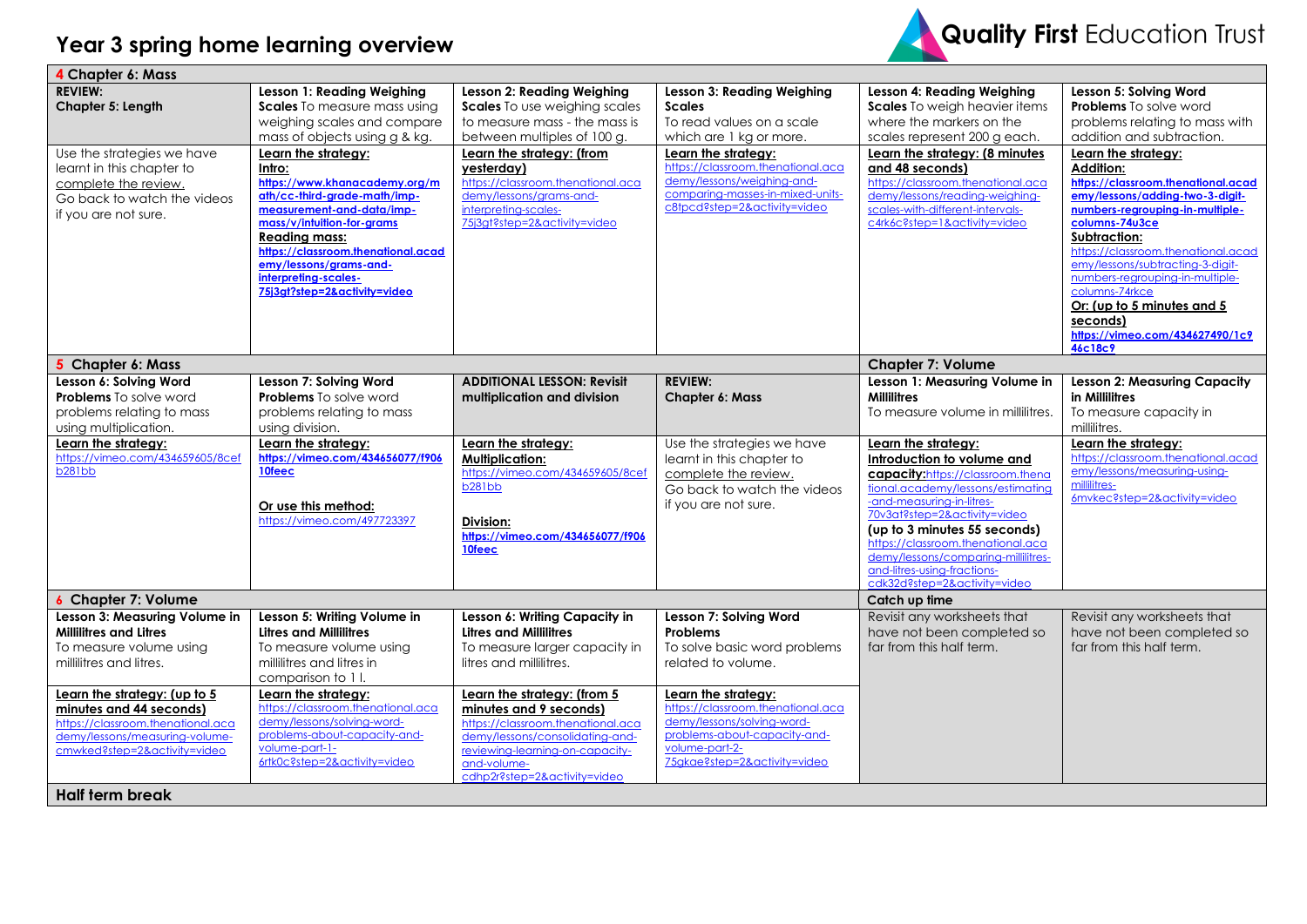## **Year 3 spring home learning overview**



| Spring term 2 Chapter 7: Volume                                                                                                                                                                                                                                   |                                                                                                                                                                                                                                                                                                                                                                                                 | <b>Chapter 8: Money</b>                                                                                                                                                                                                                                                                                                                                                                                                                                                                                                                       |                                                                                                                                                                                                                                                                                                                                                                                                                                                                                      |                                                                                                                                                                   |                                                                                                                                                                                                                                                                                   |
|-------------------------------------------------------------------------------------------------------------------------------------------------------------------------------------------------------------------------------------------------------------------|-------------------------------------------------------------------------------------------------------------------------------------------------------------------------------------------------------------------------------------------------------------------------------------------------------------------------------------------------------------------------------------------------|-----------------------------------------------------------------------------------------------------------------------------------------------------------------------------------------------------------------------------------------------------------------------------------------------------------------------------------------------------------------------------------------------------------------------------------------------------------------------------------------------------------------------------------------------|--------------------------------------------------------------------------------------------------------------------------------------------------------------------------------------------------------------------------------------------------------------------------------------------------------------------------------------------------------------------------------------------------------------------------------------------------------------------------------------|-------------------------------------------------------------------------------------------------------------------------------------------------------------------|-----------------------------------------------------------------------------------------------------------------------------------------------------------------------------------------------------------------------------------------------------------------------------------|
| <b>ADDITIONAL LESSON:</b><br>Revisit using bar models to<br>help problem solving                                                                                                                                                                                  | Lesson 8: Solving Word<br>Problems<br>To solve more word problems.                                                                                                                                                                                                                                                                                                                              | <b>REVIEW: Chapter 7: Volume</b>                                                                                                                                                                                                                                                                                                                                                                                                                                                                                                              | <b>ADDITIONAL COMBINED</b><br><b>LESSONS: REVISIT Year 2:</b><br>Textbook 2B, Ch.10: Lesson 2 &<br>3: Counting Money To count<br>notes in sequences of 5 & 10;<br>to recognise value of notes.                                                                                                                                                                                                                                                                                       | Lesson 1: Naming Amounts of<br>Money To consolidate<br>previous learning about<br>denominations of notes &<br>coins; to add money.                                | Lesson 2: Naming Amounts of<br><b>Money</b> To name amounts of<br>money including coins adding<br>to more than 100p; to regroup<br>and rename 100p as £1.                                                                                                                         |
| Complete the online lesson:<br>https://classroom.thenational.acad<br>emy/lessons/drawing-bar-models-<br>to-help-us-with-measuring-word-<br>problems-crwkje                                                                                                        | Learn the strategy: up to 5<br>minutes and 51 seconds)<br>https://classroom.thenational.aca<br>demy/lessons/solving-problems-<br>using-measures-<br>69j32t?step=2&activity=video                                                                                                                                                                                                                | Use the strategies we have<br>learnt in this chapter to<br>complete the review.<br>Go back to watch the videos<br>if you are not sure.                                                                                                                                                                                                                                                                                                                                                                                                        | Learn the strategy:<br>https://vimeo.com/424728802/2273<br>8b9458                                                                                                                                                                                                                                                                                                                                                                                                                    | Learn the strategy:<br>https://classroom.thenational.aca<br>demy/lessons/to-recognise-the-<br>value-of-different-coins-and-notes-<br>65j64e?step=2&activity=video | Learn the strategy:<br>https://classroom.thenational.aca<br>demy/lessons/counting-money-in-<br>a-set-of-coins-<br>65h32d?step=2&activity=video                                                                                                                                    |
| 8<br><b>Chapter 8: Money</b>                                                                                                                                                                                                                                      |                                                                                                                                                                                                                                                                                                                                                                                                 |                                                                                                                                                                                                                                                                                                                                                                                                                                                                                                                                               |                                                                                                                                                                                                                                                                                                                                                                                                                                                                                      |                                                                                                                                                                   |                                                                                                                                                                                                                                                                                   |
| Lesson 3 : Showing Amounts of<br>Money<br>To find multiple ways of<br>showing an amount of money.<br>Learn the strategy:<br>https://classroom.thenational.aca<br>demy/lessons/using-the-fewest-<br>amount-of-coins-and-notes-<br>71k64c?step=2&activity=video     | Lesson 4 : Adding Money<br>To add money by adding<br>together the pounds and<br>pence separately.<br>Learn the strategy:<br>https://classroom.thenational.aca<br>demy/lessons/adding-money-in-<br>different-ways-<br>60w3jt?step=2&activity=video                                                                                                                                               | Lesson 5: Adding Money<br>To add amounts of money<br>using different methods; to<br>consolidate adding pounds &<br>pence separately.<br>Learn the strategy:<br>Column addition reminder:<br>https://www.khanacademy.org/m<br>ath/cc-2nd-grade-math/cc-2nd-<br>add-subtract-100/cc-2nd-add-<br>100/v/addition-with-regrouping<br>Number bond method: (up to<br>4 minutes and 43 seconds)<br>https://classroom.thenational.aca<br>demy/lessons/applying-number-<br>bonds-within-twenty-to-add-and-<br>subtract-<br>c8v32t?step=2&activity=video | Lesson 6: Adding Money<br>To consolidate 'making a<br>pound' for adding amounts of<br>money where the coins equal<br>more than 99p.<br>Learn the strategy:<br>Coins and notes reminder: (up to 10 minutes and 14 seconds)<br>https://classroom.thenational.academy/lessons/coins-and-notes-<br>6wup4t?step=2&activity=video<br>Column addition reminder:<br>https://www.khanacademy.org/math/cc-2nd-grade-math/cc-2nd-add-<br>subtract-100/cc-2nd-add-100/v/addition-with-rearouping | Lesson 7: Adding Money<br>To learn the 'make a pound'<br>strategy with number bond<br>diagrams; to consolidate the<br>strategies for adding money.                | <b>Lesson 8: Subtracting Money</b><br>To use multiple methods for<br>subtracting amounts of<br>money, including concrete<br>materials & column method.<br>Learn the strategy:<br>https://classroom.thenational.aca<br>demy/lessons/giving-change-<br>cct3ge?step=2&activity=video |
| <b>Chapter 8: Money</b>                                                                                                                                                                                                                                           |                                                                                                                                                                                                                                                                                                                                                                                                 |                                                                                                                                                                                                                                                                                                                                                                                                                                                                                                                                               |                                                                                                                                                                                                                                                                                                                                                                                                                                                                                      |                                                                                                                                                                   | <b>Chapter 9: Time</b>                                                                                                                                                                                                                                                            |
| <b>ADDITIONAL LESSON: Place</b><br>value and multiplication To<br>understand place value &<br>place holders multiplying                                                                                                                                           | <b>ADDITIONAL LESSON:</b><br><b>Revisit multiplication and</b><br>division methods                                                                                                                                                                                                                                                                                                              | <b>Lesson 9: Subtracting Money</b><br>To use visual comparison to<br>subtract money& formal<br>subtraction (no regrouping)                                                                                                                                                                                                                                                                                                                                                                                                                    | <b>Lesson 12: Calculating Change</b><br>To learn the 'counting on' to<br>calculate change; number<br>bonds for calculating change.                                                                                                                                                                                                                                                                                                                                                   | <b>REVIEW: Chapter 8: Money</b>                                                                                                                                   | Lesson 1: Telling the Time<br>To use the terms 'a.m.' and<br>'p.m.' correctly to identify<br>morning or afternoon/evening.                                                                                                                                                        |
| Complete the online lesson:<br>https://classroom.thenational.aca<br>demy/lessons/linking-place-value-<br>and-multiplication-c4vpct<br>https://classroom.thenational.aca<br>demy/lessons/consolidating-<br>multiplication-and-division-<br>knowledge-part-2-cdhk0t | Learn the strategy: Reminder<br>of formal methods:<br><b>Multiplication:</b><br>https://vimeo.com/431758029/7fce<br>98149a<br>Or:<br>https://vimeo.com/431761006/9c5<br>41b822b<br>Division: (up to 4 minutes and<br>35 seconds)<br>https://www.khanacademy.org/m<br>ath/arithmetic-home/multiply-<br>divide/mult-digit-div-2/v/division-2<br>Or:<br>https://vimeo.com/434656077/f906<br>10feec | Learn the strategy:<br><b>Column subtraction reminder:</b><br>https://www.khanacademy.org/m<br>ath/early-math/cc-early-math-<br>add-sub-100/cc-early-math-sub-<br>two-dig-intro/v/subtracting-2-digit-<br>numbers-without-regrouping<br>Number bond method: (from<br>4 minutes and 44 seconds)<br>https://classroom.thenational.aca<br>demy/lessons/applying-number-<br>bonds-within-twenty-to-add-and-<br>subtract-<br>c8v32t?step=2&activity=video                                                                                          | Learn the strategy:<br>https://classroom.thenational.acad<br>emy/lessons/using-an-adding-on-<br>strategy-to-find-the-difference-<br>c8vk6d?step=2&activity=video                                                                                                                                                                                                                                                                                                                     | Use the strategies we have<br>learnt in this chapter to<br>complete the review.<br>Go back to watch the videos<br>if you are not sure.                            | Learn the strategy:<br>https://classroom.thenational.acad<br>emy/lessons/telling-the-time-to-<br>am-and-pm-<br>68w3cd?step=1&activity=video                                                                                                                                       |